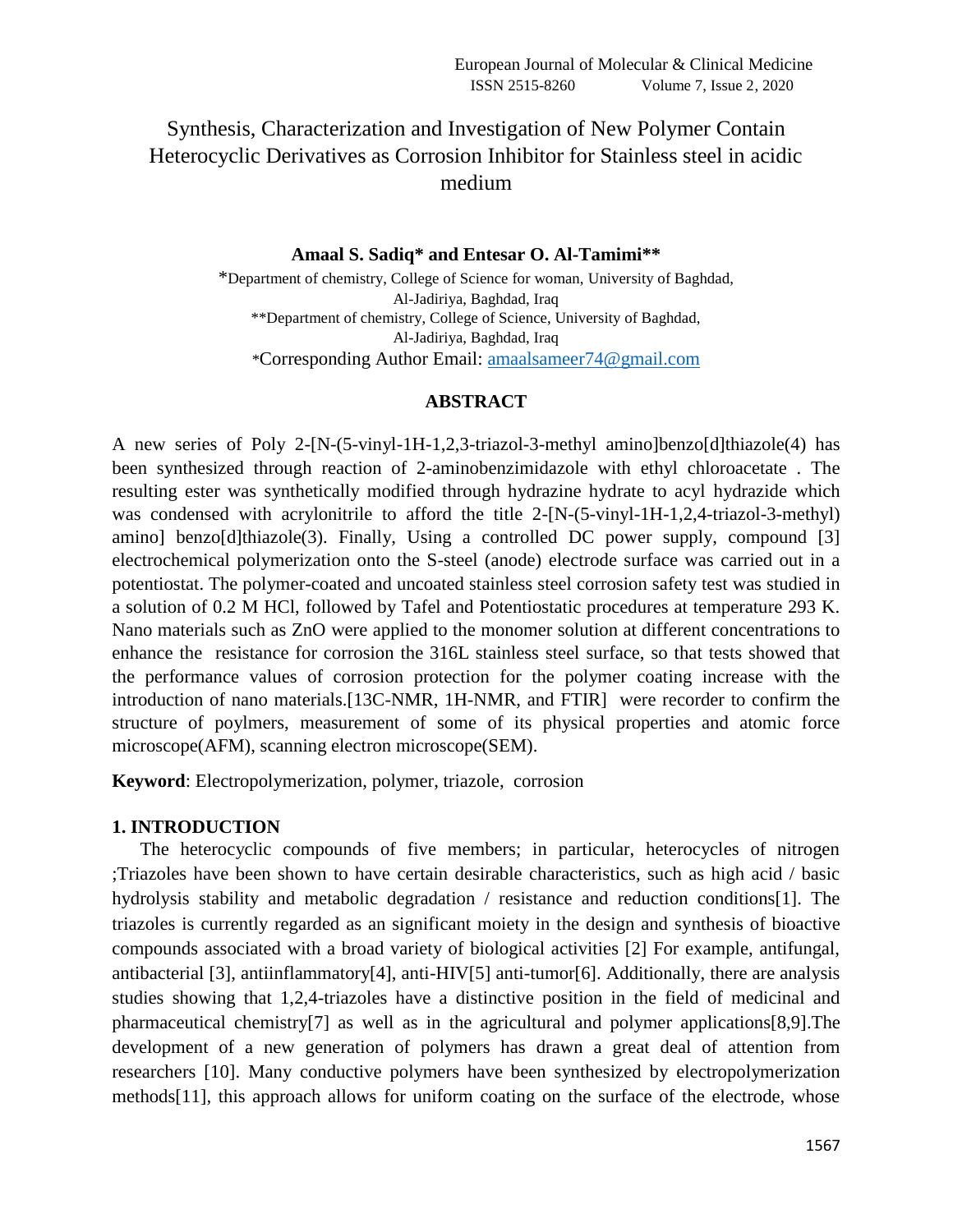thickness can be easily changed by reaction conditions. Additionally, the approach to electropolymerisation is simple to apply and has the ability to better control the resulting polymer properties[12]. The use of polymers to protect) metal from corrosion has been explored in several studies, these polymers are electrically conductive due to their widely  $\pi$ -conjugated backbone which allows the flow of layer metal current to suppress the corrosion reactions due to their reversible redox activity[13]. More recently, the emphasis has been on the manufacture of nanostructured polymers as these polymer nanostructures not only retain their unique properties but also have the characteristics of nanomaterials such as large surface area and quantum effect, the fascinating properties of these nanostructured polymer films have been used in a variety of applications[14]. And enhanced electrical, mechanical, magnetic, optical, and corrosion (properties far better than their individual components because of the electro-active and conductive nature of these polymers[15]). Nano-material polymers are the best candidates for minimizing the risk of corrosion on steel structures[16].Via electropolymerization method, we synthesize new polymers in the main chain that include 1,2,4-triazole rings, then research the corrosion behavior of uncoated and coated (316) stainless steel with and without nanomaterials using Potentiostatic technique in 0.2 M HCl solution with different concentrations of Nano ZnO.

### **2.EXPERIMENTA**

### **2.1. Materials and Measurements**

All starting materials, and solvents have been collected from(Fluka and Sigma-Aldrich). On aluminum coated TLC plates 60 F245 (E. Merck) the completion of the reaction and purity of all compounds is tested using ethyl acetate and hexane as the mobile phase and imagined under iodine vapour. (Softening points) were measured using a cofler-method thermal microscope. Thermovar to Reichert. SP. 10.25, 160 and the melting points were measured and uncorrected on GallenKamp capillary melting point apparatus. Measurements in the Shimadzu model (FTIR-8400S) were reported (FT-IR). Spectra (1HNMR and 13CNMR) were obtained with the Bruker ultra-shield spectrophotometer model at 400 MHz in DMSO solution with the TMS as internal standard. Zeiss / Sigma (SEM), Germany. AA3000/220V, Angstrom Advanced Inc. (AFM) U.S.A.

## **2.2. Synthesis of Ethyl-2-(amino benzo[d]thiazol)acetate(17) [1]**

Dissolve 2-aminobenzimidazole (0.01 mole) in acetone (20 ml) with anhydrous potassium carbonate (0.01 mole), And added drop wise ethyl chloroacetate (0.01 mole). The mixture was refluxed for 12 hours after completion of the addition, and then allowed to cool down to room temperature. The acetone was evaporated, The precipitated was collected and recrystallized with absolute ethanol. Table( 1) gives the physical properties of the synthesized compound (1).

## **2.3. Synthesis of 2-(amino benzo[d]thiazol]aceto hydrazide (17) [2].**

hydrazine hydrate (0.02 mole) was added to a mixture of ethyl -2-(amino benzo[d]thiazol) acetate (1, 0.01 mole) and methanol (20 ml), than refluxed for 10 hours. The excess of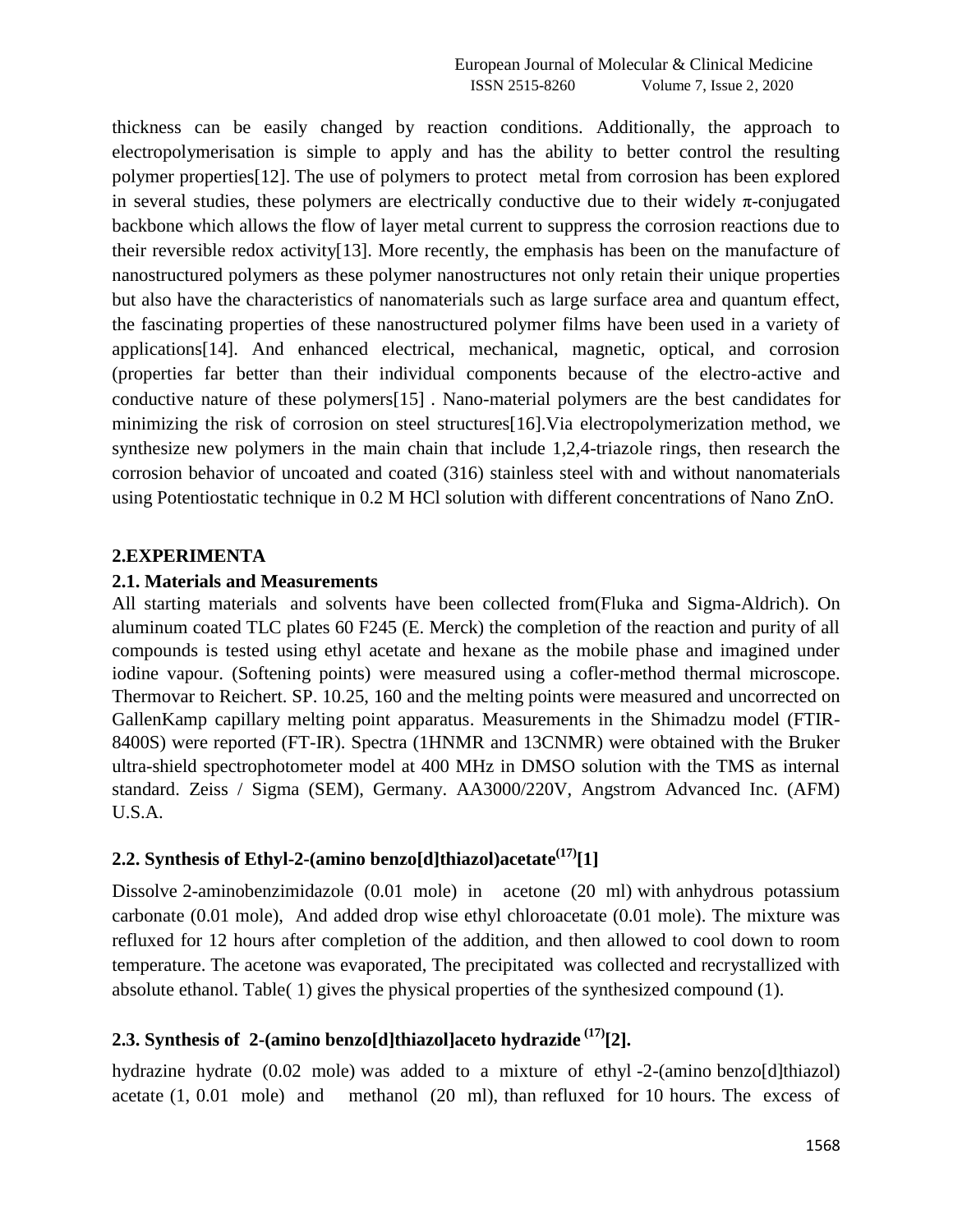solvent was removed and the obtained solid was filtered then recrystallised from ethanol. Table (1) gives the physical properties of the synthesized compound (2).

## **2.4.Synthesis of 2-[N-(5-vinyl-1H-1,2,4-triazol-3-methyl) amino] benzo[d]thiazole (18) [3].**

In the presence of THF as a solvent, a mixture of compound 2-(aminobenzo[d]thiazol)aceto hydrazide (2, 0.01 mole), acrylonitrile (0.01) mole and (0.02mol) of  $K_3CO_3$  was reflux for 18 hours, cooling the product obtained, excess of solvent was removed. The solid separated was filtered and recrystallized with ethanol. Table (1) gives the physical properties of the prepared compounds (3).

### **3. Electrochemical polymerization**

### **3.1 Electrochemical polymerization of 2-[N-(5-vinyl-1H-1,2,4-triazol-3-methyl)amino]benzo [d]thiazole(19) [3].**

Using a controlled DC power supply, compound [3] electrochemical polymerization onto the Ssteel (anode) electrode surface was carried out in a potentiostat. The electrodes were cleaned by acetone, deionized water and dried. Electropolymerization preparation solution involving dissolving (0.1 g) compound (3) in 100 ml of H2O, then apply three drops of conc. H2SO4 (37 per cent),the polymerization was done at 1.1V and 293K. The polymer film was mounted on the electrode surface of the anode .In addition, nanomaterials involving Nano ZnO (0.02, 0.04) g were combined with monomer solution after dispersion and applied to the monomer solution to improve the corrosion protection performance of the film coating.

### **3.2 Electrochemical corrosion measurement**

The corrosion cell, with all instruments(cell, electrodes and a working electrode holder) was performed using advanced potentiostat. The polarization curves were measured from the open circuit potential -200 to 200 mv and the corrosion current icorr respectively. Corrosion potentials Ecorr was tested for polarization curves at two concentrations using extrapolation of the cathodic and anodic Tafel axes. At temperature (293 K) the corrosion measurements for S.S were analyzed in solution of 0.2 M HCl.

| No. of<br>comp. | <b>Structure and names of polymer</b>   | <b>Chemical</b><br>formula | <b>Color</b>   | <b>Molecular</b><br>weight | Melting<br>Point $C^0$ | Yield<br>$\frac{0}{0}$ |
|-----------------|-----------------------------------------|----------------------------|----------------|----------------------------|------------------------|------------------------|
|                 | Н,<br>$-c$ - $c$ - $E$ t<br>Ħ           | $C_{11}H_{12}N_2O_2S$      | Pale<br>yellow | 236.29                     | 133-135                | 91                     |
|                 | Ethyl-2-(aminobenzo[d]thiazole) acetate |                            |                |                            |                        |                        |

**Table1: The physical properties of all compounds**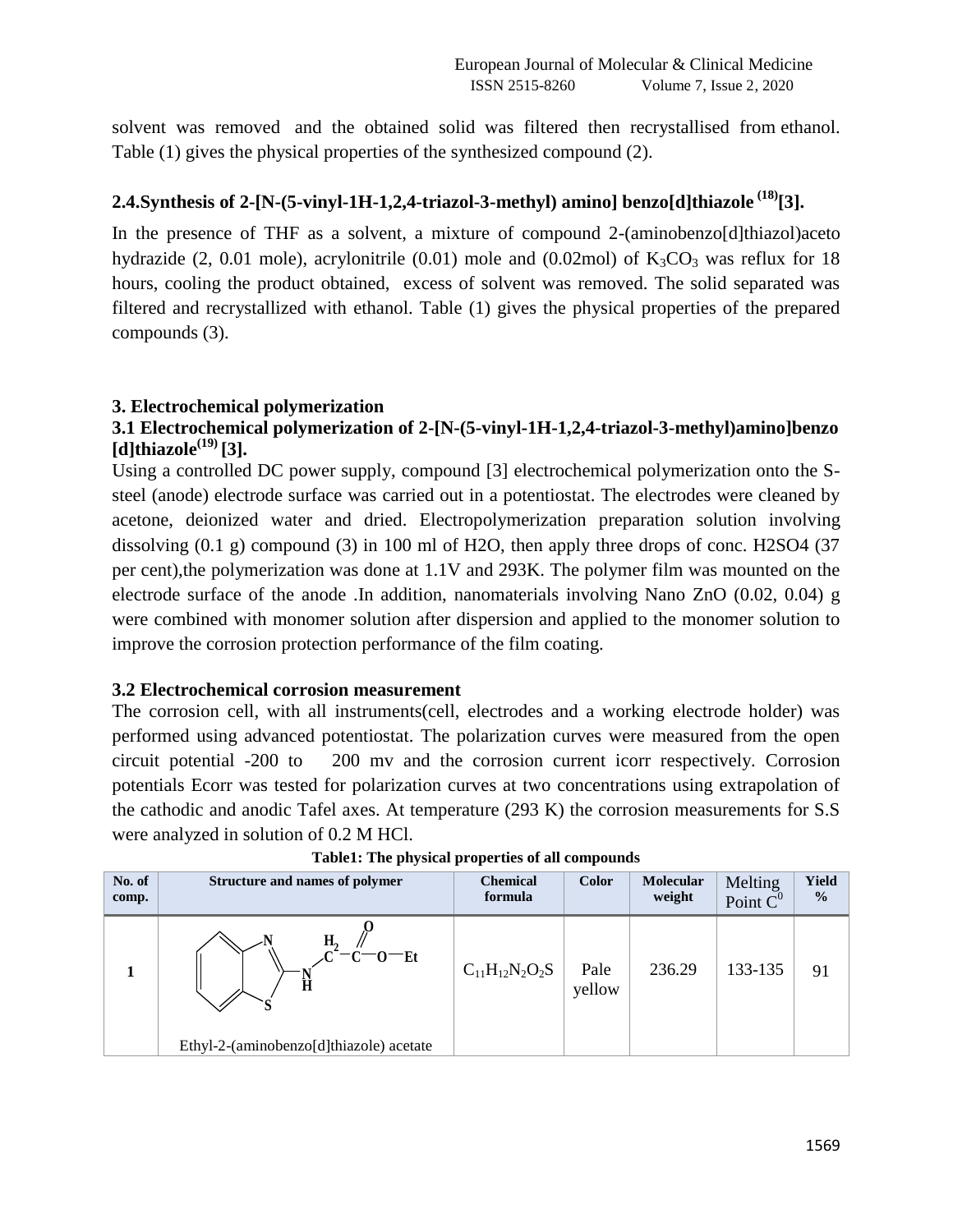European Journal of Molecular & Clinical Medicine ISSN 2515-8260 Volume 7, Issue 2, 2020

| $\overline{2}$          | NHNH <sub>2</sub><br>$\frac{\text{N}}{\text{H}}$<br>2-(amino benzo[d]thiazol]aceto<br>hydrazide                                                                                                            | $C_9H_{10}N_4OS$   | white           | 222.27 | 222-224                               | 82 |
|-------------------------|------------------------------------------------------------------------------------------------------------------------------------------------------------------------------------------------------------|--------------------|-----------------|--------|---------------------------------------|----|
| $\overline{\mathbf{3}}$ | $H2C = CH$<br>${\rm H_2}$<br>Ħ<br>HN<br>S<br>2-[N-(5-vinyl-1H-1,2,3-triazol-3-methyl<br>amino]benzo[d]thiazole                                                                                             | $C_{12}H_{11}N_2S$ | Brown           | 257.31 | 106-108                               | 70 |
| $\overline{\mathbf{4}}$ | $\sum_{n=1}^{\infty}$<br>$H_2$<br>$\overline{\text{C}}\textbf{H}$<br>$\frac{H_2}{C_1}$<br>$\frac{\mathbf{N}}{\mathbf{H}}$<br>HN<br>Poly 2-[N-(5-vinyl-1H-1,2,3-triazol-3-<br>methyl amino]benzo[d]thiazole | $C_{12}H_9N_2S$    | Light<br>yellow | 255.29 | Softing<br>Point $C^0$<br>190-<br>200 | 69 |

## **4. Results and discussion**

### **4.1. Synthesis:**

Scheme 1 included all compounds synthesis. The experimental section contains data on characterisation of all compounds (1–4). All synthesized compounds received a favorable analysis of the suggest structures, which was confirmed using FTIR, 13CNMR and 1HNMR.



**Scheme (3.29): The chemical steps for the synthesis of compounds (72-75).**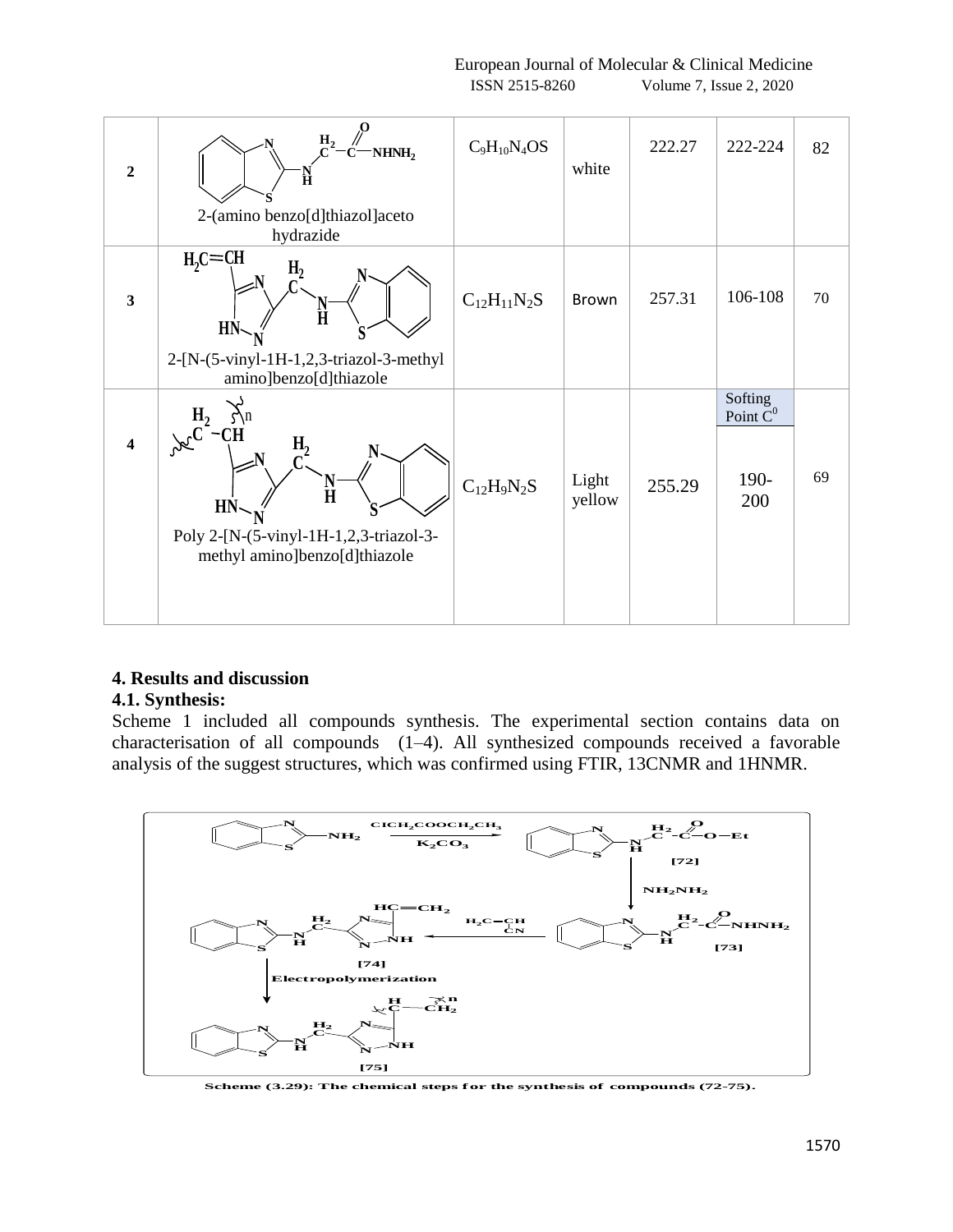## **4.2. FT-IR spectra**

FTIR spectrum of compound [1] showed appearance of characteristic absorption bands  $^{(20)}$  at 1747 cm<sup>-1</sup>, which belong to  $v(C=O)$  ester together with band around 3278 cm<sup>-1</sup> region for the (N—H) stretching characteristic .These two points are excellent proofs for the success of ester formation. Figure (1) and (Table 2) show the interesting stretching vibration bands for compound (1).

Compound[2]:By contrasting FTIR spectra of products, figures (1)with those in figure (2), it is easy to see the disappearance of  $(C=O)$  ester stretching band at (1737) cm<sup>-1</sup> as well as vibration bands that corresponds to (C=O amide) at (1670)  $cm^{-1}$  which are appeared, table (2) show the IR spectrum for compound (1).

Compound[3]: In figures (3) can to see the disappearance of  $(-NH<sub>2</sub>)$  stretching band at  $(3486,3384)$  cm<sup>-1</sup> as well as vibration bands that corresponds to  $(C=C$  olefin) at (1630) cm-1 which are appeared, table (2) show the IR spectrum for compound (3).

Compound[4]: FTIR spectrum of compound [4] and figures (4) showed disappearance of  $(C=C)$ stretching band at (1630)  $cm^{-1}$ , in table (2) can see the IR spectrum for compound (4).

| poly. |                     |                      |        |        | <b>Characteristic IR Absorption Bands (cm<sup>-1</sup>)</b> |                                                                    |
|-------|---------------------|----------------------|--------|--------|-------------------------------------------------------------|--------------------------------------------------------------------|
| No.   | $v$ C-H<br>aromatic | $v$ C-H<br>aliphatic | $vC=N$ | $v$ NH | $vC=C$<br>aromatic                                          | <b>Others</b>                                                      |
| 72    | 3062                | 2963,2943            | 1637   | 3276   | 1585,1477                                                   | $v = O$ ester (1737)                                               |
| 73    | 3053                | 2925,2852            | 1647   | 3267   | 1600,1477                                                   | $v \text{ C=O}$ amid (1670)<br>$v-NH2(3486,3384)$                  |
| 74    | 3063                | 2939                 | 1658   | 3242   | 1585,1477                                                   | $C-H$<br>olefin<br>$\mathbf{v}$<br>(3120)<br>$C=C$ olefin $(1630)$ |
| 75    | 3033                | 2999,2889            | 1647   | 3363   | 1600,1480                                                   |                                                                    |

**Table 2: Characteristic IR absorption bands of compounds (1-4)**

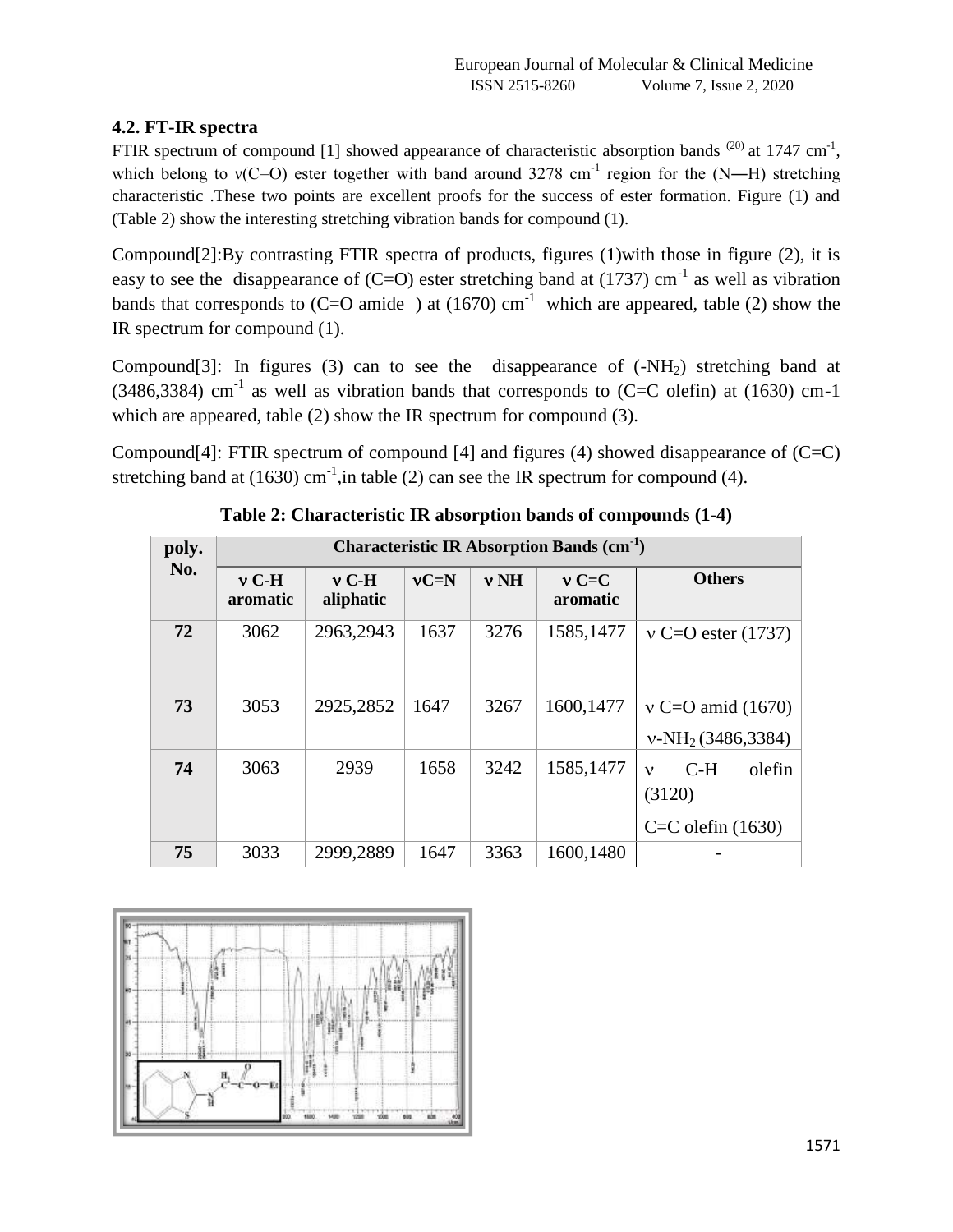



Figure 1**: FTIR spectrum for compound (1)** Figure 2**: FTIR spectrum for compound (2)** 





## **4.3. NMR Spectra:**

The spectrum of compound<sup>(21) 1</sup>HNMR and <sup>13</sup>CNMR (3) are mentioned in Table 3.

# **Table (3) <sup>1</sup>HNMR and <sup>13</sup>CNMR data (3) for compound in ppm.**

| poly.<br>No. | polymer structure                                    | <sup>1</sup> HNMR data in ppm                                                                                                                                                                             | Fig.<br>No. |
|--------------|------------------------------------------------------|-----------------------------------------------------------------------------------------------------------------------------------------------------------------------------------------------------------|-------------|
| 3            | 3<br>H<br>Н,<br>$\frac{H}{2}$<br>Ħ<br>H <sub>N</sub> | $\delta$ 3.53(s,-2H,CH <sub>2</sub> ), $\delta$ 4.04 (s,-1H,NH),<br>7.35-7.83 (m, 4H, ArH), $\delta$ 8.48(1H,<br>NH triazole ring), 6.33(dd, 1H, H-<br>1), $5.04$ (dd, 1H, H-2), $4.46$ (dd, 1H,<br>$H-3$ | 5           |
|              |                                                      |                                                                                                                                                                                                           |             |
| poly.<br>No. | polymer structure<br>H                               | $^{13}$ C-NMR data in ppm                                                                                                                                                                                 | Fig.<br>No. |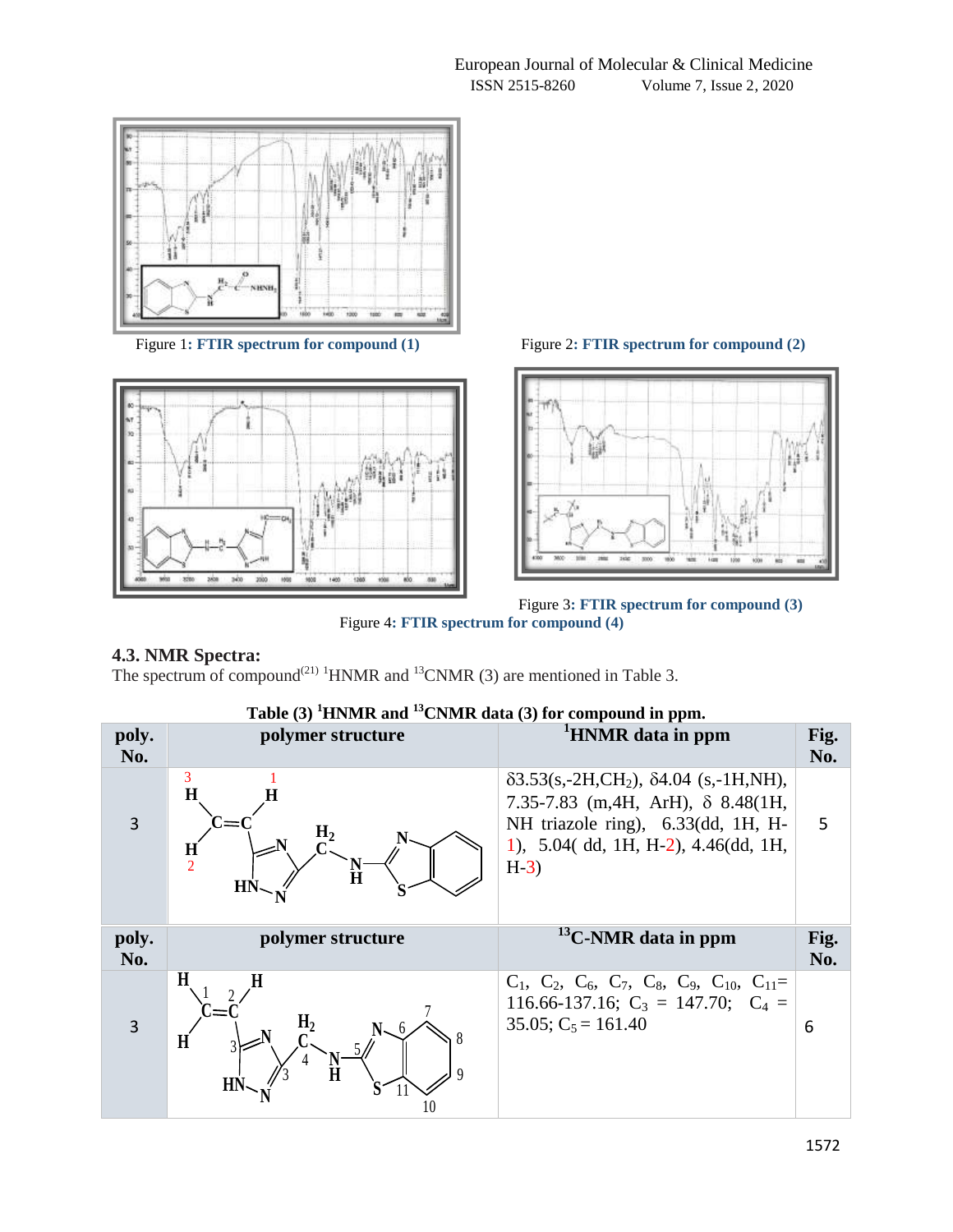



**Figure 5: <sup>1</sup>HNMR spectrum for compound (3) Figure 6: <sup>13</sup>CNMR spectrum for compound (3)**

### **4.4. Mechanism of polymerization**

A cationic  $(22,23)$  or a radical mechanism $(24-26)$  may be proposed on the basis of the published literature to describe electro polymerization reactions and, in particular, the grafting and development of the (polymer 4) films.

Cationic mechanism (Scheme 1) is considered: Applying anodic potential to a compound solution (3) implies passing one electron from the monomer to the working electrode (A1). This transfer contributes to the formation of an adsorbed radical cation on the surface of the electrode which is represented in A2, if the lifetime of A2 is sufficiently long compared with the mean time that an compound(3) molecule diffuses toward the electrode, then the compound(3) molecules can be attached to the charged ends of the adsorbed oxidized compound( $3$ )( $A$ 4) through a cationic mechanism. This propagation mechanism contributes to the creation of a grafted polymer.

Again with the (scheme 1): consider a radical mechanism . The radical counterpart of A is B. First, the chemisorbed radical illustrated in B can not be the product of an electrochemical operation. If we conclude that the grafting phase is detached from the electrochemical process, we are nevertheless confronted with the fact that under the current electrochemical, conditions the radical mechanism is not especially desirable. Indeed, a hemolytic scission of the double bond (Scheme 1B) continues via the radical process. Homolytic breakup of the  $C = C$  bond, however, is highly unlikely considering the bond's initial polarization which is further enhanced under the field provided by the electric double layer. In addition, this electric field causes a molecule reorientation<sup>(27)</sup>. This all together makes the radical mechanism very unlikely under anodic electrochemical conditions to account for the grafting and the development of PBM films.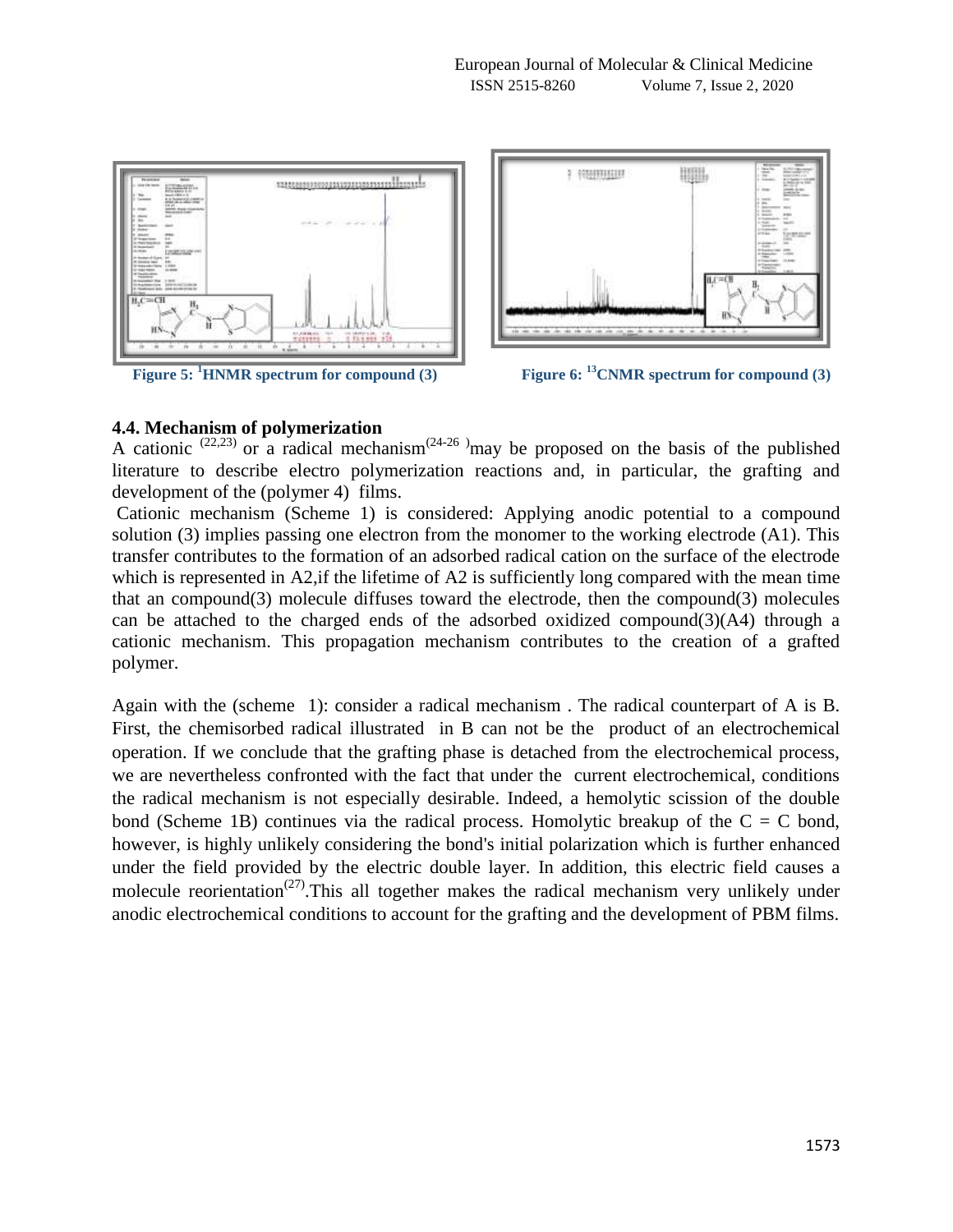

Scheme 2: suggest Cationic (A) and Radical (B) Mechanisms for the Growth of polymer (4) Films.

### **4.5. Atomic force microscope (AFM)**

Using the AFM process, the surface topography of polymer-coated stainless steel in the absence and presence of Nano materials [ZnO, (0.002, 0.04) g] was analyzed, showing AFM 3D images of all coated films (Figure7). The most widely used parameters for characterizing surface roughness in the A analysis are the average diameter, the average roughness (R) and the square of the root mean. These parameters are shown in the table , the results indicate a decrease in surface roughness with an average decrease diameter for three films , the lower rugged surfaces act as a strong barrier to corrosion safety(28).

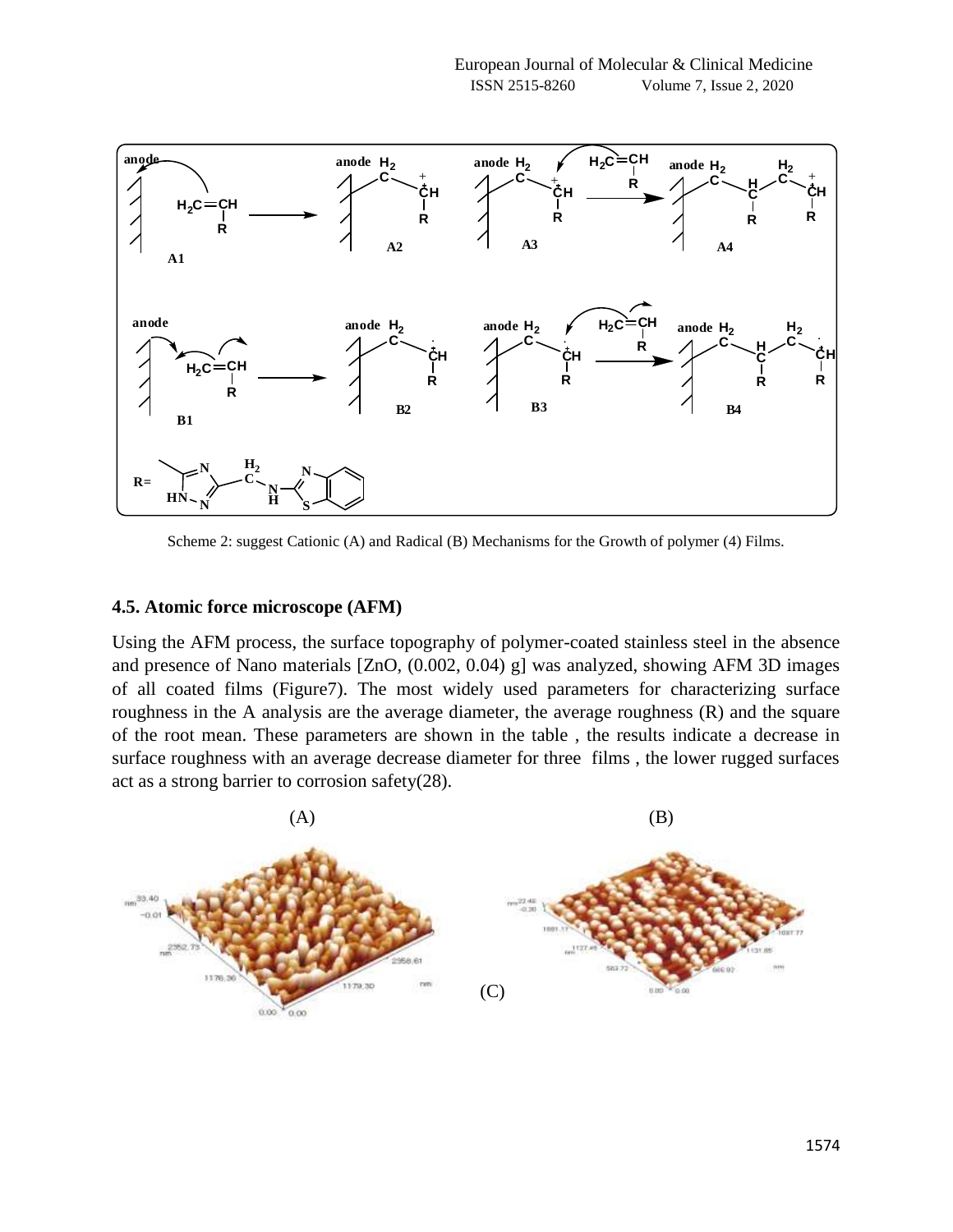

Figure 7: AFM 3D image of (A) stainless steel polymer 4 without nano material (B) stainless steel (polymer4) coated with (ZnO 0.02) (C) stainless steel (polymer 4) coated with (ZnO 0.04).

| coating                   | $Ra$ (nm) | $RMS$ (nm) | Avg. Diamete |
|---------------------------|-----------|------------|--------------|
| Polymer <sub>4</sub>      | 7.32      | 8.59       | 96.89        |
| Polymer $4 & ZnO(0.02g)$  | 5.88      | 6.68       | 94.75        |
| Polymer $4 \& ZnO(0.04g)$ | 4.52      | 5.22       | 78.37        |

Table 4: Average values for diameter, mean roughness (Ra) and root mean square (RMS)

### **4.6. Scanning electron microscope (SEM).**

The  $SEM^{(29)}$  images shown in (Figure 8) a degree of agglomeration, more cracks appeared for S.S coated with polymer 4 led's to protection to metal reached to 87.27% ,but in other side showed homogeneous layer for coating with nanocomposite with a protection efficiency 94.29%

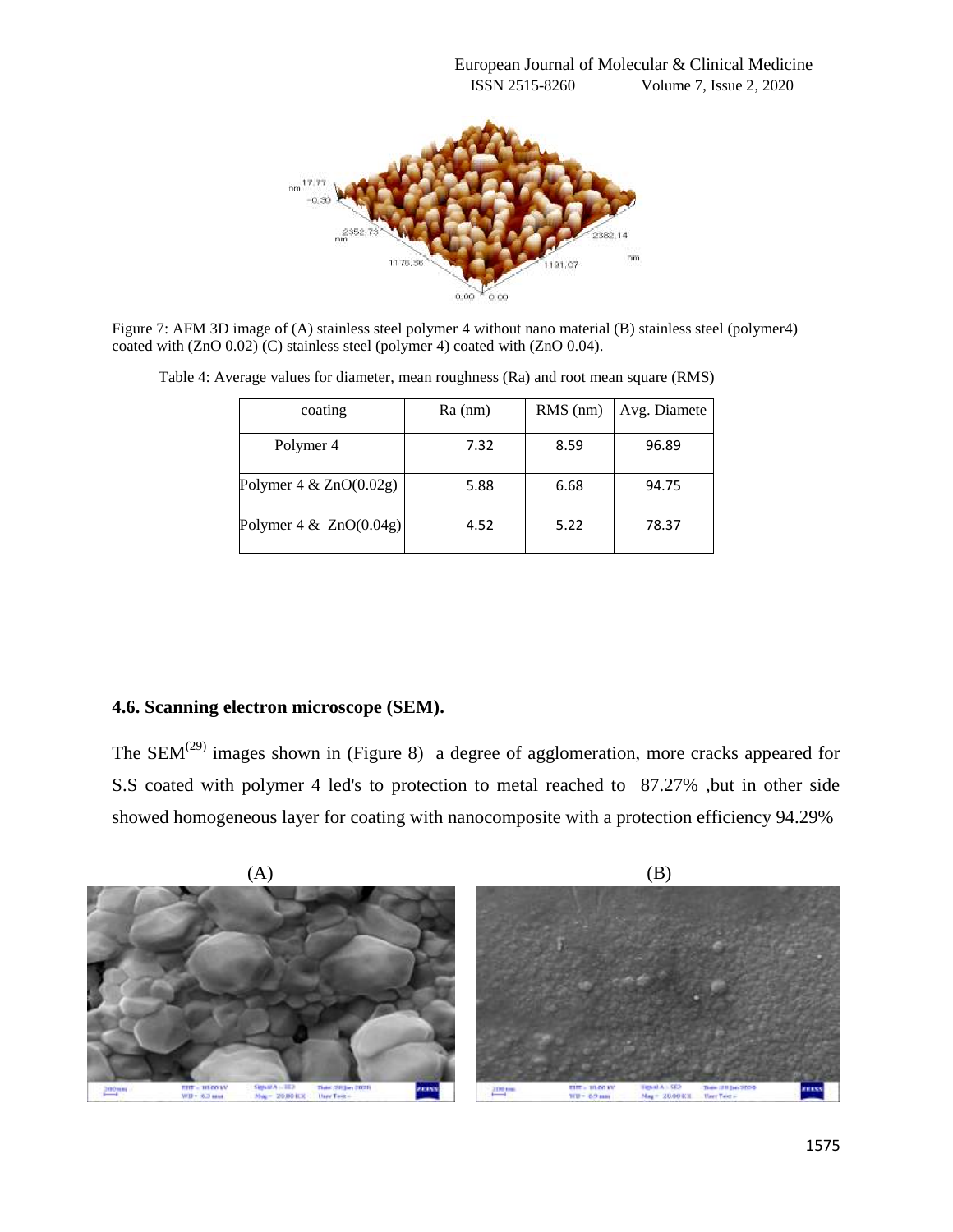Figure (6): SEM image of (A) Stainless steel (polymer4) coated without nano material (B) Stainless steel polymer4) coated with ZnO (0.04)

### **4.7. Potentiostatic polarization measurement**

The effect of polymeric coating film has been studied on S-steel's anodic and cathodic polarization curves in (0.2 M HCl) solution at temperature (293)K. The effect of introducing compound nanomaterials (ZnO nano) is shown in Figure(9). The current density of corrosion (Icorr) was determined by extrapolating the anodic and cathodic Tafel lines.

Table(5)shows the effect of polymer coating, with and without nanomaterial on S.S electrode corrosion parameters in a solution of 90.2 M HCl). These parameters are: cathodic Tafel slope (bc), anodic Tafel slope (ba), corrosion current (Icorr), corrosion potential (Ecorr), IE, weight loss and lack of penetration. The following equation  $(30)$  indicate the protection efficiency (PE %)

PE% = (icorr) uncoated – (icorr) coated / (icorr) uncoated............................... (1)

The corrosion potential changed to more favorable values, and when the nanomaterial, compound added to the monomer solution indicating, the inhibiting effect of these compounds, Icorr decreased. The corrosion potential changed to the noble side when, the polymer film designed with nanomaterial coated on the S-steel. This suggests a film formed on the metal surface of anodic sites $^{(31)}$ .



Figure (9) Polarization plots of 316(S-steel ) coated with polymer and nanomaterial in 0.2M HCl at 293K.

|                 | T/K | -Ecorr | Icorr           | $-bc$    | Ba       | <b>WL</b>     | PL              | PE%   |
|-----------------|-----|--------|-----------------|----------|----------|---------------|-----------------|-------|
|                 |     | (mV)   | $(\mu A/cm^{2}$ | (mV/sec) | (mV/sec) | $(g/m^2.d)$   | $\text{(mm/v)}$ |       |
| Uncoated S.S    | 293 | 63.8   | 34.33           | 210      | 234.5    | 2.76          | $3.73*10^{-1}$  |       |
| Coated S.S with | 293 | 158.4  | 4.37            | 119.7    | 130.5    | $3.5*10^{-1}$ | $4.75*10^{-2}$  | 87.27 |
| polymer (4)     |     |        |                 |          |          |               |                 |       |

Table (5): Corrosion data of 316(Stainless -steel in 0.2M HCl ) with and without coating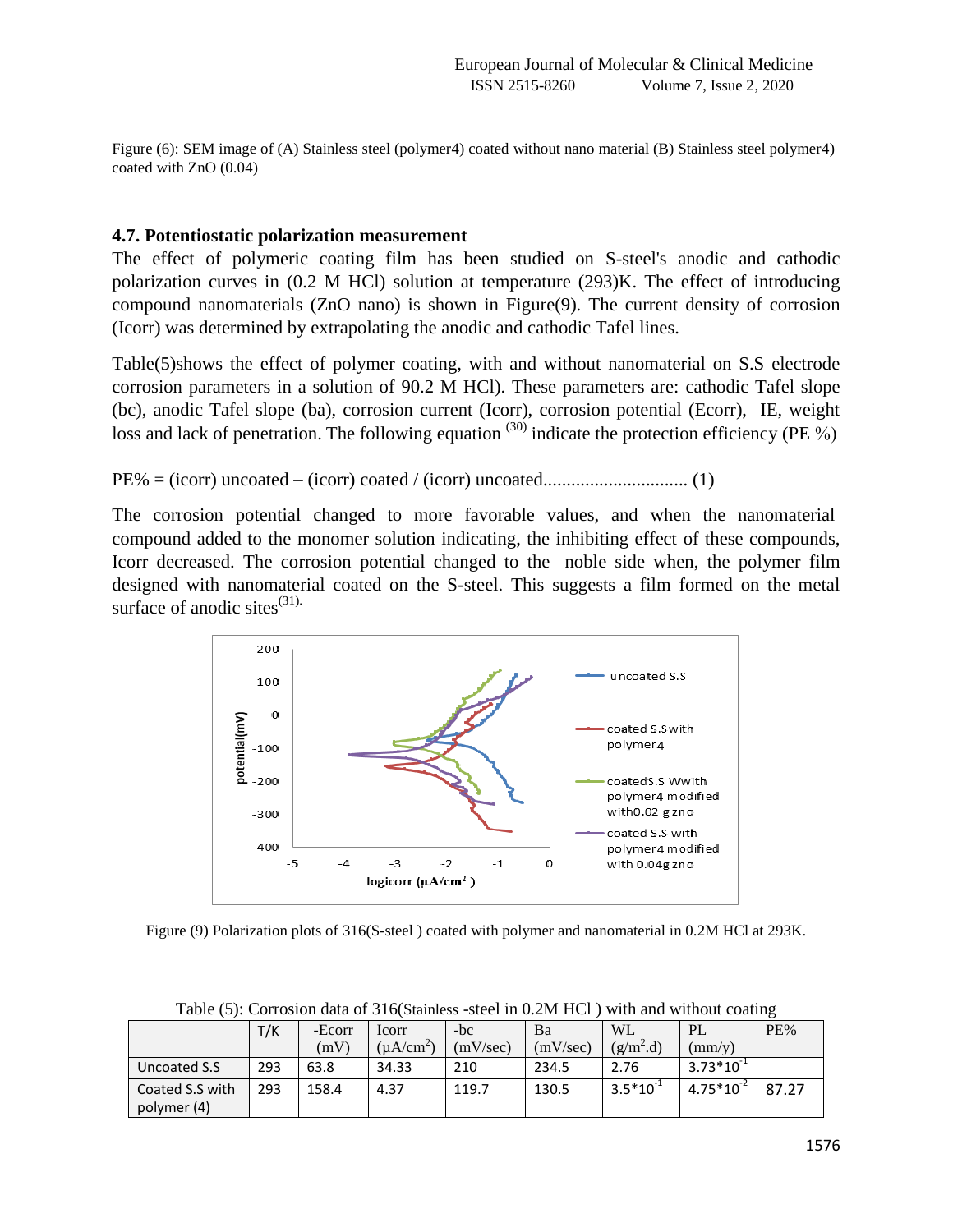| Coated S.S with | 293 | 87.7 | 3.44 | 96.6 | 130.9 | $2.77*10^{-1}$ | $3.74*10^{-2}$ | 90    |
|-----------------|-----|------|------|------|-------|----------------|----------------|-------|
| polymer (4)     |     |      |      |      |       |                |                |       |
| modified with   |     |      |      |      |       |                |                |       |
| $0.02$ g ZnOn   |     |      |      |      |       |                |                |       |
| Coated S.S with | 293 | 23.8 | 1.96 | 73.9 | 109.3 | $1.58*10^{-1}$ | $2.14*10^{-2}$ | 94.29 |
| polymer (4)     |     |      |      |      |       |                |                |       |
| modified with   |     |      |      |      |       |                |                |       |
| $0.04$ gZnOn    |     |      |      |      |       |                |                |       |

### **5. Conclusion**

 Using of electropolymerized to synthesis of new polymer having heterocycles ring , was found to providing inhibit the corrosion rate in 0.2 M HCl solution.Polymer protection performance increases considerably with the introduction of diffrante concentration of (ZnO nano) materials to the monomer solution, the corrosion potential principles of the coated film on stainless steel moved to the noble path. The corrosion current density (icorr) and corrosion potential (Ecorr) decreased as the concentration of (ZnO nano) increased. The AFM analysis for (polymer 4) with and without nano materials (ZnO) shows that the roughness of the surface decreases as the average diameter decreases and that the smooth, and uniform surfaces serve as a strong barrier to the safety of coatings.

#### **6. References**

**1.** ŞERBAN, G. 2016. 1, 2, 4-Triazoles as Intermediates for the Synthesis of Hybrid Molecules. *FARMACIA*, *64*(4), 549-552.

2. Al-Adhami, H. J., & Al-Majidi, S. M. 2015. Synthesis, identification and evaluation of antibacterial activity of some new substituted N-benzyl-5-bromo isatin. *Iraqi Journal of Science*, *56*(4A), 2732-2744.

3. Zoumpoulakis, P., Camoutsis, C., Pairas, G., Soković, M., Glamočlija, J., Potamitis, C., & Pitsas, A. 2012. Synthesis of novel sulfonamide-1, 2, 4-triazoles, 1, 3, 4-thiadiazoles and 1, 3, 4 oxadiazoles, as potential antibacterial and antifungal agents. Biological evaluation and conformational analysis studies. *Bioorganic & medicinal chemistry*, *20*(4), 1569-1583.

4. Al-Abdullah, E. S., Asiri, H. H., Lahsasni, S., Habib, E. E., Ibrahim, T. M., & El-Emam, A. A. 2014. Synthesis, antimicrobial, and anti-inflammatory activity, of novel S-substituted and Nsubstituted 5-(1-adamantyl)-1, 2, 4-triazole-3-thiols. *Drug design, development and therapy*, *8*, 505.

5. Li, Z., Cao, Y., Zhan, P., Pannecouque, C., Balzarini, J., De Clercq, E., & Liu, X. 2013. Synthesis and anti-HIV evaluation of novel 1, 2, 4-triazole derivatives as potential nonnucleoside HIV-1 reverse transcriptase inhibitors. *Letters in Drug Design & Discovery*, *10*(1), 27-34.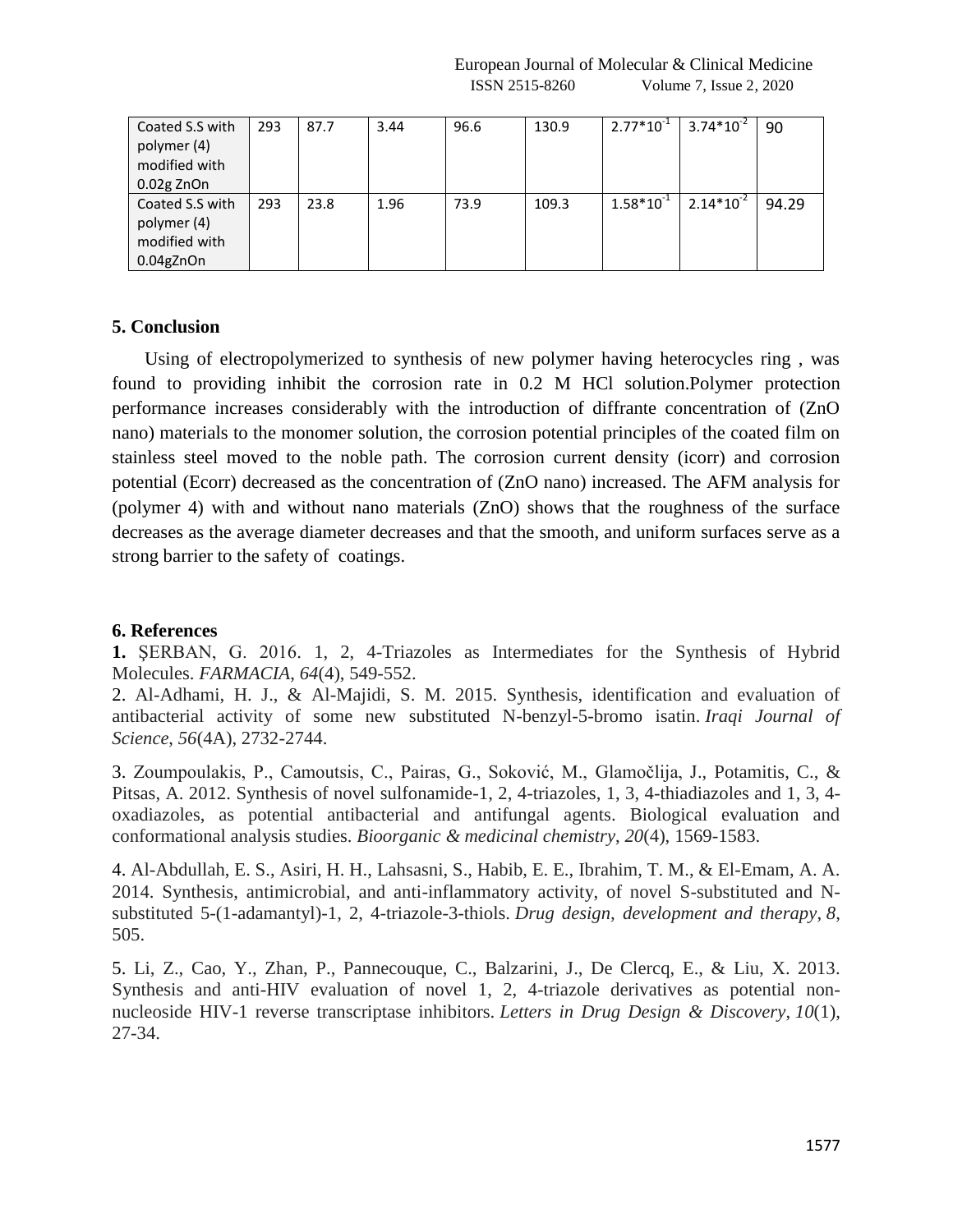6. Bhat, K. S., Poojary, B., Prasad, D. J., Naik, P., & Holla, B. S. 2009. Synthesis and antitumor activity studies of some new fused 1,2,4-triazole derivatives carrying 2,4-dichloro-5 fluorophenyl moiety*. European Journal of Medicinal Chemistry, 44*(12), 5066–5070.

7. Suresh, M.,Ramakanth, P.,& .Sreekanth, B. J.2013.1,2,4-Triazoles: a review of synthetic approaches and the biological activity. *Letters in Organic Chemistry, 10*(10), 693–714.

8. Hauser, E. W., & Thompson, J. 1954. Weed Control, Effects of 3-Amino-1,2,4-triazole and Derivatives on Nutgrass and Johnson Grass. *Journal of Agricultural and Food Chemistry, 2*(13), 680–681.

9. Carter, K. R., Miller, R. D., & Hedrick, J. L. 1993. Synthesis and properties of imide-aryl ether 1, 2, 4-triazole random copolymers. *Polymer, 34*(4), 843–848.

10. Zhao, B., Hu, H., & Haddon, R. C. 2004. Synthesis and properties of a water-soluble singlewalled carbon nanotube–poly (m-aminobenzene sulfonic acid) graft copolymer. *Advanced Functional Materials*, *14*(1), 71-76.

11. Hür, E., Bereket, G., & Şahin, Y. 2007. Anti-corrosive properties of polyaniline, poly(2 toluidine), and poly(aniline-co-2-toluidine) coatings on stainless steel. *Current Applied Physics, 7*(6), 597–604.

12. Solmaz, R., & Kardaş, G. 2009. Electrochemical synthesis and characterization of poly-2 aminothiazole. *Progress in Organic Coatings, 64*(1), 81–88.

13. Habeeb, S. A., Saleh, K. A. 2019. A Study of poly4-oxo-4-(4-sulfamoylphenylamino) but-2 enoic acid as a good anti –Corrosion of 316L stainless steel in 0.2M hydrochloric acid solution. *Materials Science and Engineering ,* 1-15.

14. Revin, S. B., & John, S. A. 2011. Electropolymerization of 3-amino-5-mercapto-1,2,4 triazole on glassy carbon electrode and its electrocatalytic activity towards uric acid. *Electrochimica Acta, 56*(24), 8934–8940.

15. Gangopadhyay, R., & De, A. 2000. Conducting polymer nanocomposites: a brief overview. *Chemistry of materials*, *12*(3), 608-622.

16. Tan, C., & Blackwood, D. 2003. Corrosion protection by multilayered conducting polymer coatings. *Corrosion Science, 45*(3), 545–557.

17.Babu, G. S., Rajani, N., Malathy, P. S., Srinivas, B., Kulandaivelu, U., & Rao, J. V. (2010). Synthesis, characterization and evaluation of novel N-(1H-benzimidazol-2-yl)-2-isatinylidene-hydrazine carbox-amide deriv atives as antiinflammatory agents. *Der Pharma Chemica*, *2*(3), 196-204.

18. Yeung, K. S., Farkas, M. E., Kadow, J. F., & Meanwell, N. A. (2005). A basecatalyzed, direct synthesis of 3, 5-disubstituted 1, 2, 4-triazoles from nitriles and hydrazides. *Tetrahedron letters*, *46*(19), 3429-3432.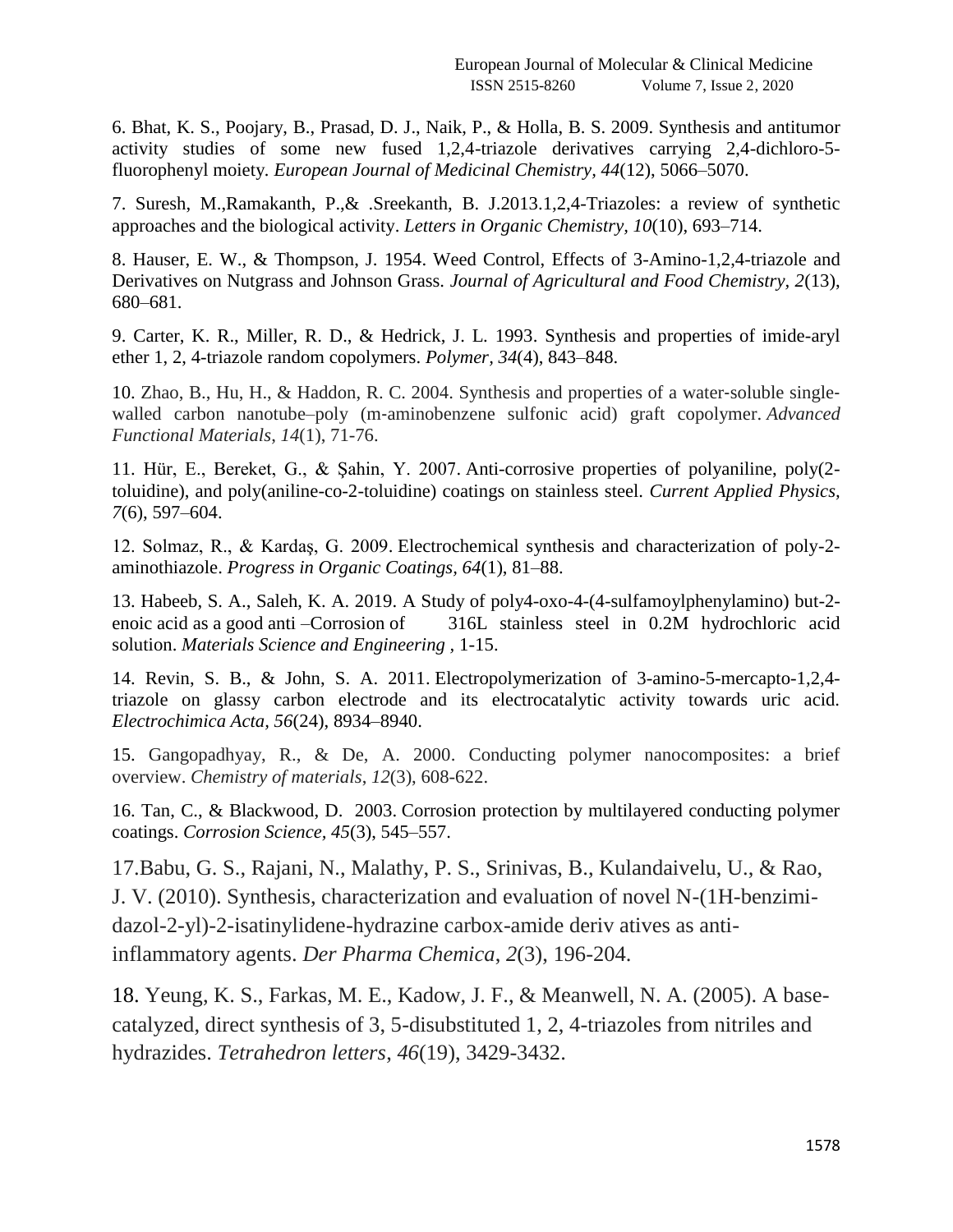19. Mayasa, I.A. & Khulood, A.S..2018. Corrosion protection studies of stainless steel alloy in hydrochloric acid by using electropolymerized poly (N-imidazolyl tetrahydrophthalamic acid). *International Journal of Engineering & Technology, 7* (4), 5821-5828.

20. Coates, J. 2006. Interpretation of infrared spectra, a practical approach. *Encyclopedia of analytical chemistry: applications, theory and instrumentation.*

21. Ning, Y. C. 2011. *Interpretation of organic spectra*. John Wiley & Sons.

22. Leonard-Stibbe, E., Viel, P., Younang, E., Defranceschi, M., Lecayon, G., Delhalle, J. 1992. Grafting and Growing of Poly (N-Vinyl-2-Pyrrolidone) Films on a Platinum Anode: Experimental and Theoretical Study, *In Polymer-Solid Interfaces.* pp:93-104

23. Younang, E., Léonard-Stibbe, E., Viel, P., Defranceschi, M., Lécayon, G., Delhalle J. 1992. Prospective theoretical and experimental study towards electrochemically grafted poly (N-vinyl-2-pyrrolidone) films on metallic surfaces, *Molec. Engin*. 1(4), pp:317-332

24. Khulood, A.S. Khalil, S.K, and Muna, I.K. 2018. Preparation of poly (N-imidazolylmaleamic acid) /nanomaterial coating films on stainless steel by electrochemicalpolymerization to study the anticorrosion and antibacterial action". *Journal of Pharmacy and Biological Sciences,* 13, 30- 36

25. Mertens, M., Calberg, C., Martinot, L., Je´roˆme, R. 1996. the Electroreduction of Acrylonitrile - A New Insight into the Mechanism, *Macromolecules*, 29(14), pp:4910-4918.

26. Czerwinski, W. K. 1991. Solvent effects on free-radical polymerization, 2a) IR and NMR spectroscopic analysis of monomer mixtures ofmethyl methacrylate and N-vinyl-2-pyrrolidone in bulk and in model solvents. *Die Makromolekulare Chemie, 192*(6), 1297–1305.

27. Geskin, V.M., Lazzaroni, R., Mertens, M., Je´roˆme, R., Bre´das, J. L. 1996. Acrylonitrile on Cu(100): A density functional theoretical studyof adsorption and electrochemical grafting, *J. Chem. Phys.,* 105(8), pp:3278-3289.

28. Karthikeyan, P., Malathy, M. & Rajavel, R. 2017. Poly (ophenyl enediamine coaniline) /ZnO coated on passivated low nickel stainless steel. *Journal of Science: Advanced Materials and Devices, 2*(1), 86–92.

29. Alzari,V., Nuvoli, D., Sanna, R., Scognamillo, S., Piccinini, M., Kenny, J. M., Mariani, A. 2011. In situ production of high filler content graphene-based polymer nanocomposites by reactive processing. *Journal of Materials Chemistry, 21*(41), 16544.